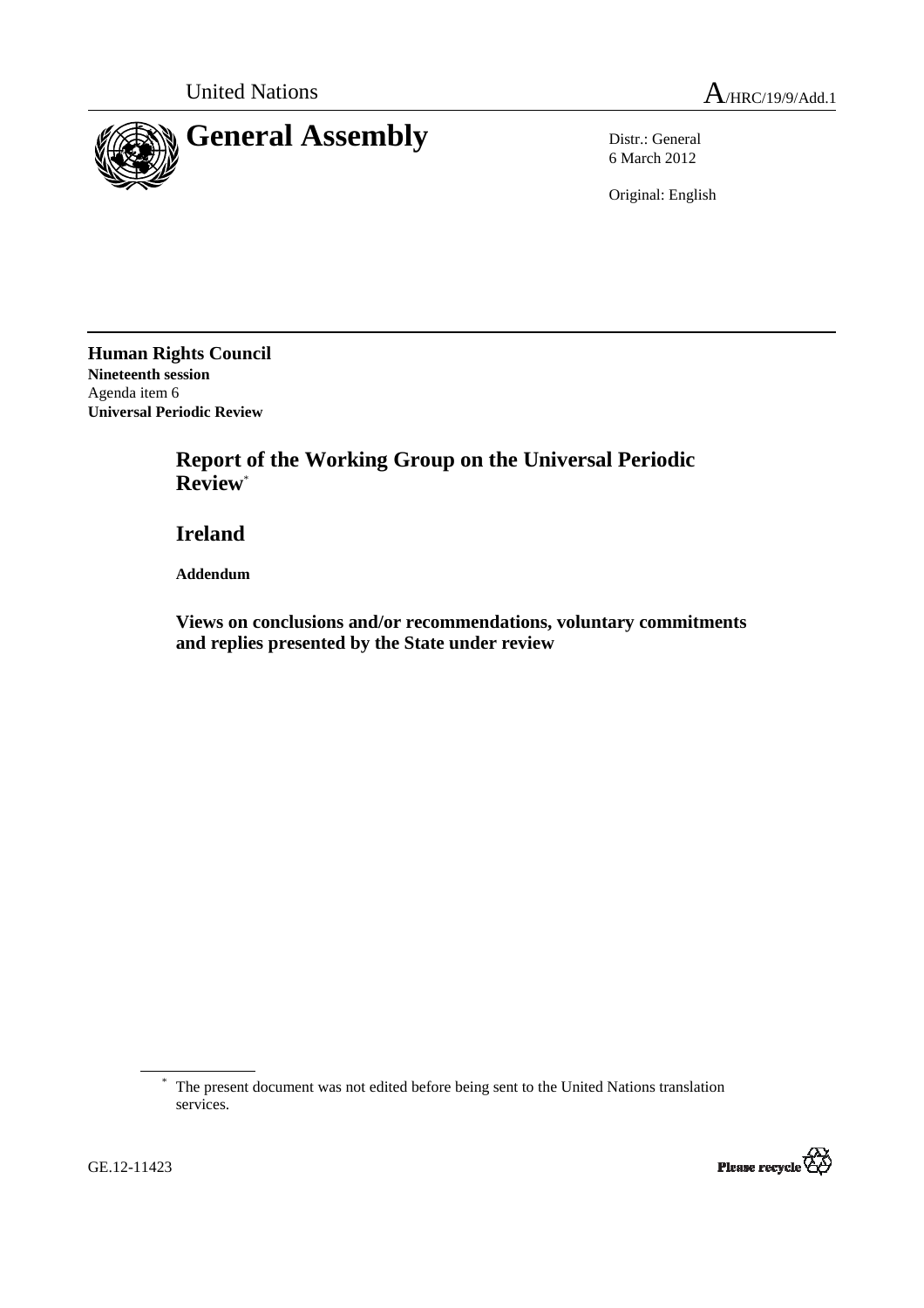1. Ireland welcomes the recommendations made in the course of its UPR on 6 October 2011 and after careful consideration, is pleased to provide the following responses, to be included in the outcome report.

## **107.1 PARTIALLY ACCEPTED**

2. Ireland was in the first group of countries to sign the CRPD and is committed to its ratification, once the necessary legislative and administrative arrangements for its implementation are in place. Once CRPD has been ratified, the Optional Protocol will be examined with a view to signature and ratification in due course.

#### **107.2. ACCEPTED**

3. Ireland has ratified the core UN human rights treaties and is committed to continuing the process of accession to or ratification of the pending main international human rights instruments. It is important to note that Ireland does not become party to treaties until it is first in a position to comply with the obligations imposed by the treaty in question, including amending domestic law as necessary.

### **107.3. PARTIALLY ACCEPTED**

4. Ireland has withdrawn our reservation under Article 19 (2) of the ICCPR after the publication of General Comment 34 by the Human Rights Committee.

5. Ireland accepts the principles referred to in paragraph 2 of article 10 and implements them as far as practically possible. It reserves the right to regard full implementation of these principles as objectives to be achieved progressively. Ireland also accepts the principle in paragraph 1 of article 20 and implements it as far as it is practicable.<sup>1</sup>

#### **107.4. PARTIALLY ACCEPTED**

6. The Government is embarking on a major reform programme for the health system, the aim of which is to deliver a single-tier health service that will ensure equal access to care based on need, not income. This will be achieved through the introduction of universal health insurance.

7. Ireland will sign the Optional Protocol to the ICESCR shortly.

8. The overarching aim of the Government's Housing Policy is to enable all households to access good quality housing appropriate to household circumstances and in their particular community of choice.

## **107.5. PARTIALLY ACCEPTED**

9. See comment under 107.3 in relation to ICCPR.

10. At this time, Ireland does not intend to withdraw its reservations under Article 2.2 and Article 13.2 (a) of the ICESCR. These reservations are kept under review.

<sup>&</sup>lt;sup>1</sup> Having regard to the difficulties in formulating a specific offence capable of adjudication at a national level in such a form as to reflect the general principles of law recognised by the community of nations as well as the right to freedom of expression, Ireland reserves the right to postpone consideration of the possibility of introducing some legislative addition to, or variation of, existing law until such time as it may consider that such is necessary for the attainment of the objective of paragraph 1 of article 20.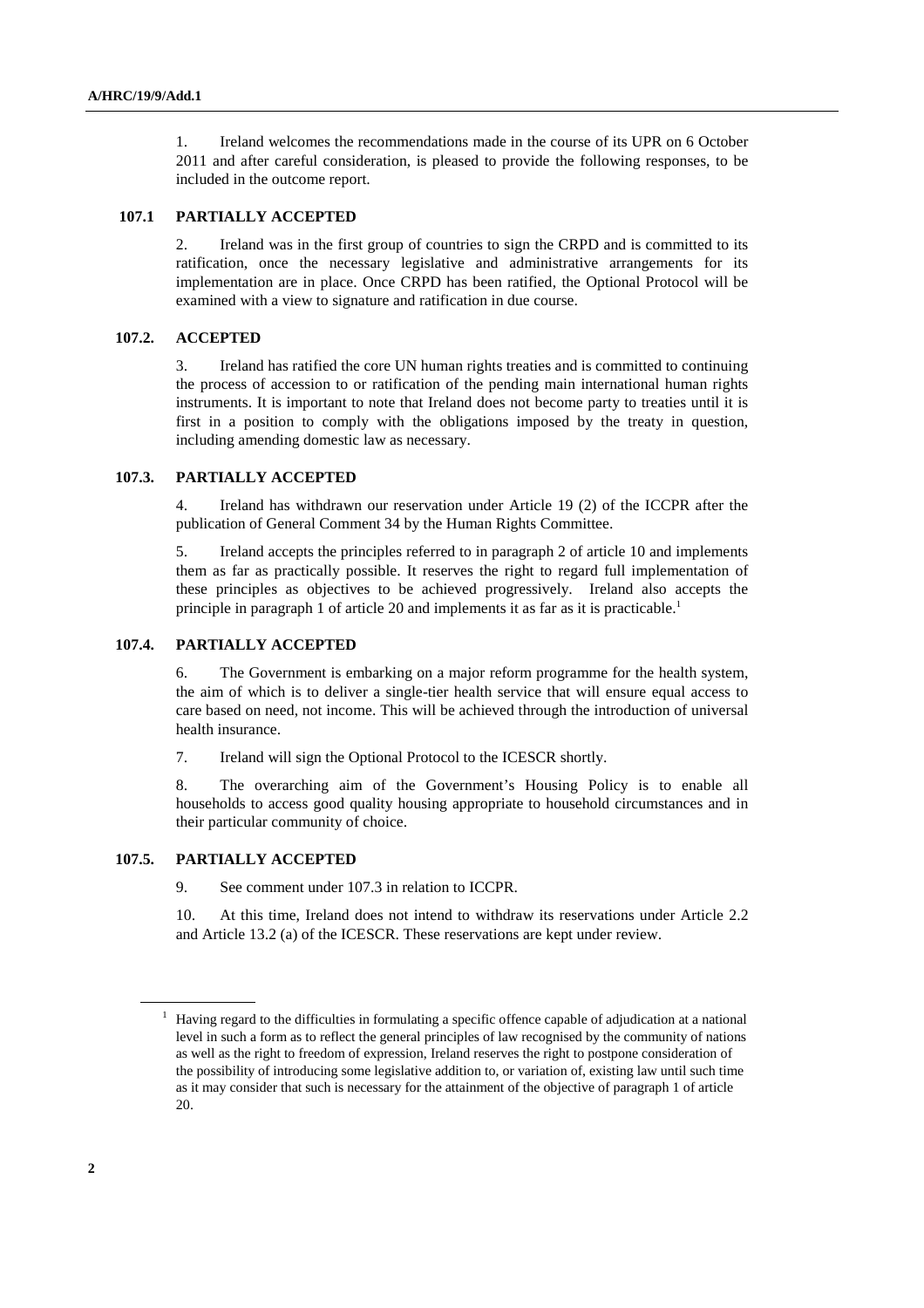11. Ireland has no plans to withdraw the reservation on article 4 of ICERD. Notwithstanding the reservation, Ireland has strong legislation prohibiting incitement to racial hatred.

#### **107.6. NOT ACCEPTED**

12. There are no immediate plans for Ireland to ratify the Convention. Ireland is fully committed to the principles of equality of educational opportunity contained in the Convention.

### **107.7. PARTIALLY ACCEPTED**

13. We believe that it is never acceptable for individuals to be targeted and pilloried because of their race, colour, religion or national or ethnic origins or identity and the Government is committed to combating all manifestations of racism. For this reason, robust practical and legal measures against racial discrimination, racism and xenophobia are already in place in existing and forthcoming legislation<sup>2</sup>.

14. See response under 107.6 in relation to the 1960 Convention.

### **107.8. ACCEPTED**

15. The examination of Ireland's Joint  $3<sup>rd</sup>$  and  $4<sup>th</sup>$  State report to the UN CERD took place on 22–23 February 2011. At its 2089th meeting 3 on 09/03/2011, the Committee noted a number of positive aspects as well as making recommendations when it adopted its concluding observations; these recommendations are currently being considered by the Government.

#### **107.9. ACCEPTED**

16. It is envisaged that an Amendment to the Constitution Bill will be published by the Government with a view to a referendum on strengthening children's rights being held this year. The recent appointment of a senior cabinet Minister with responsibility for Children and Youth Affairs illustrates the Government's commitment to protecting children's rights.

## **107.10. ACCEPTED**

 $\overline{a}$ 

17. While the CRC has not been formally incorporated into Irish law, both the spirit and aims of the Convention are significantly reflected in Irish public policy and Irish law is in conformity with the Convention. The Convention is reflected in key legislative and policy developments in recent years relating to the protection of children.

## **107.11. PARTIALLY ACCEPTED**

18. A number of measures are currently being implemented to enhance the position and protection of children in Irish society.<sup>4</sup>

<sup>&</sup>lt;sup>2</sup> Existing legislation: Prohibition of Incitement to Hatred Act 1989, Equal Status Acts 2000-2008, and Employment Equality Acts. Forthcoming legislation: Immigration, Residence and Protection Bill. 3 CERD/C/SR 2089

<sup>&</sup>lt;sup>4</sup> For example, a Department of Children and Youth Affairs has been established and the Government is committed to extending the remit of the Ombudsman for Children to  $3<sup>rd</sup>$  level institutions, along with extending the Freedom of Information Act and the Ombudsman Act, to ensure that all statutory bodies, and all bodies significantly funded from the public purse, are covered.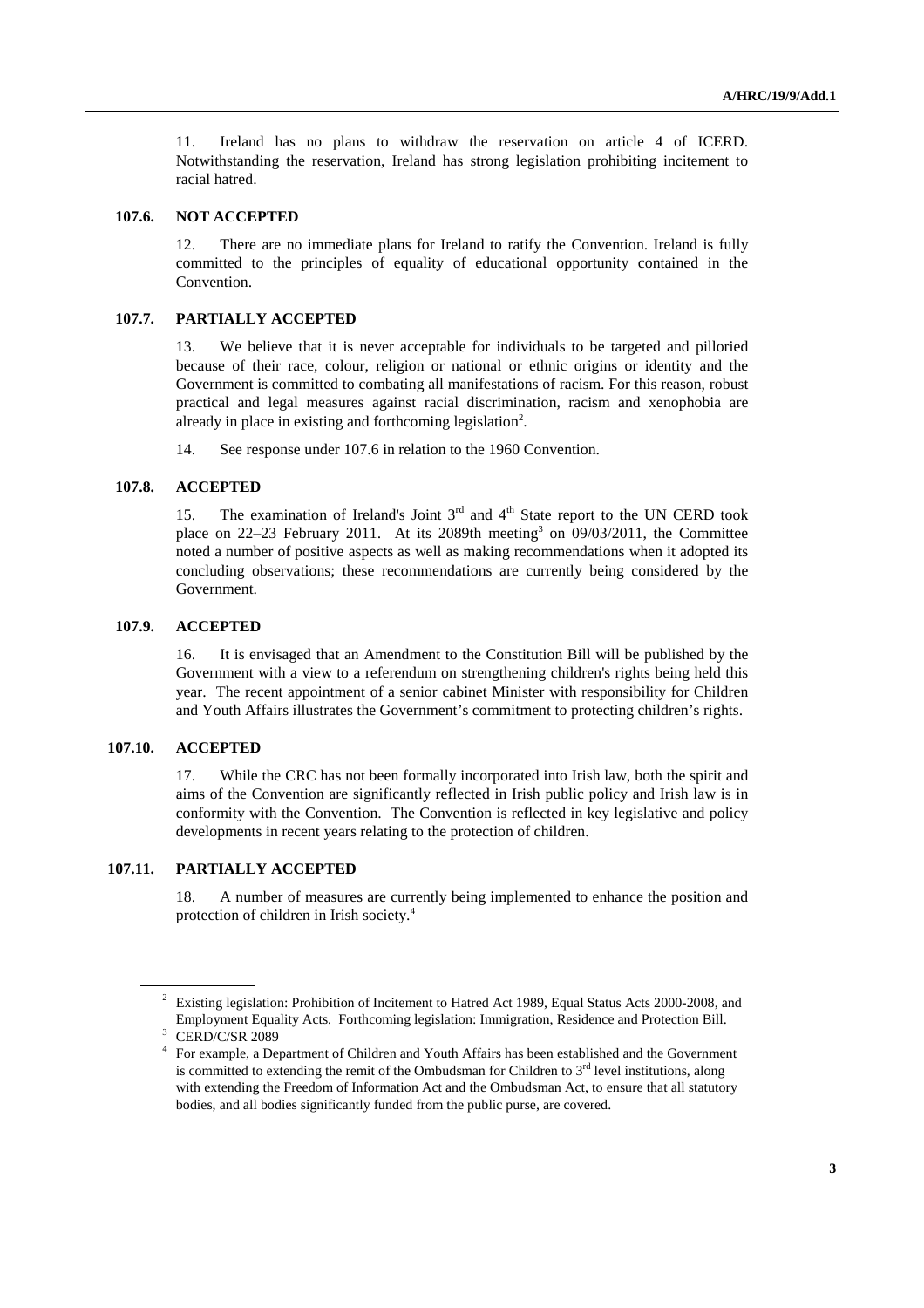### **107.12. ACCEPTED**

19. The Government remains committed to protecting the position of the most vulnerable in society. Ireland has a robust framework for protection of vulnerable groups generally, which is being strengthened by the amalgamation of our Equality Authority and Human Rights Commission.

# **107.13. ACCEPTED**

20. Ireland is deeply committed to the promotion and protection of human rights and already has a robust legal framework in place to protect against discrimination. Legislation in this area is continuously under review.

## **107.14. ACCEPTED**

21. Ireland has in place many legislative protections to ensure equality and nondiscrimination in the workplace. The existing legislative framework includes the Equal Status Acts and the Employment Equality Acts.

22. With regard to women in public life, the Programme for Government<sup>5</sup> contains a commitment to tie public funding for political parties to the level of participation by women as candidates achieved by each party, and on 8 June 2011, the General Scheme of the Electoral (Amendment) (Political Funding) Bill 2011 was published.

# **107.15. ACCEPTED**

23. See comment under 107.7.

#### **107.16. ACCEPTED**

24. Mental Capacity legislation will be introduced to reform the law in this area to bring it into line with the CRPD requirements.

#### **107.17. PARTIALLY ACCEPTED**

25. Ireland is developing proposals for a Constitutional Convention<sup>6</sup>. One of the issues the Government is asking the Convention to consider is the removal of blasphemy from the Constitution. The future of legislative developments in this area depends therefore on the work of the Convention and actual amendment of the Constitution can only be by a referendum of the people.

## **107.18. PARTIALLY ACCEPTED**

26. Ireland attaches great importance to the protection and promotion of human rights at home and abroad and the Government is committed to tackling the economic crisis in a way that is fair, balanced, and which recognises the need for social solidarity. Ireland's human rights and equality infrastructure is being strengthened by the amalgamation of the Human Rights Commission and the Equality Authority. An initial task for the new body will be to draw up and agree with the Oireachtas<sup>7</sup> a strategic plan setting out how it will fulfil its mandate to promote and protect human rights and equality.

<sup>&</sup>lt;sup>5</sup> The Programme for Government was adopted in March 2011

<sup>&</sup>lt;sup>6</sup> As mentioned at our interactive dialogue on 06/10/2011.

<sup>&</sup>lt;sup>7</sup> Ireland's national parliament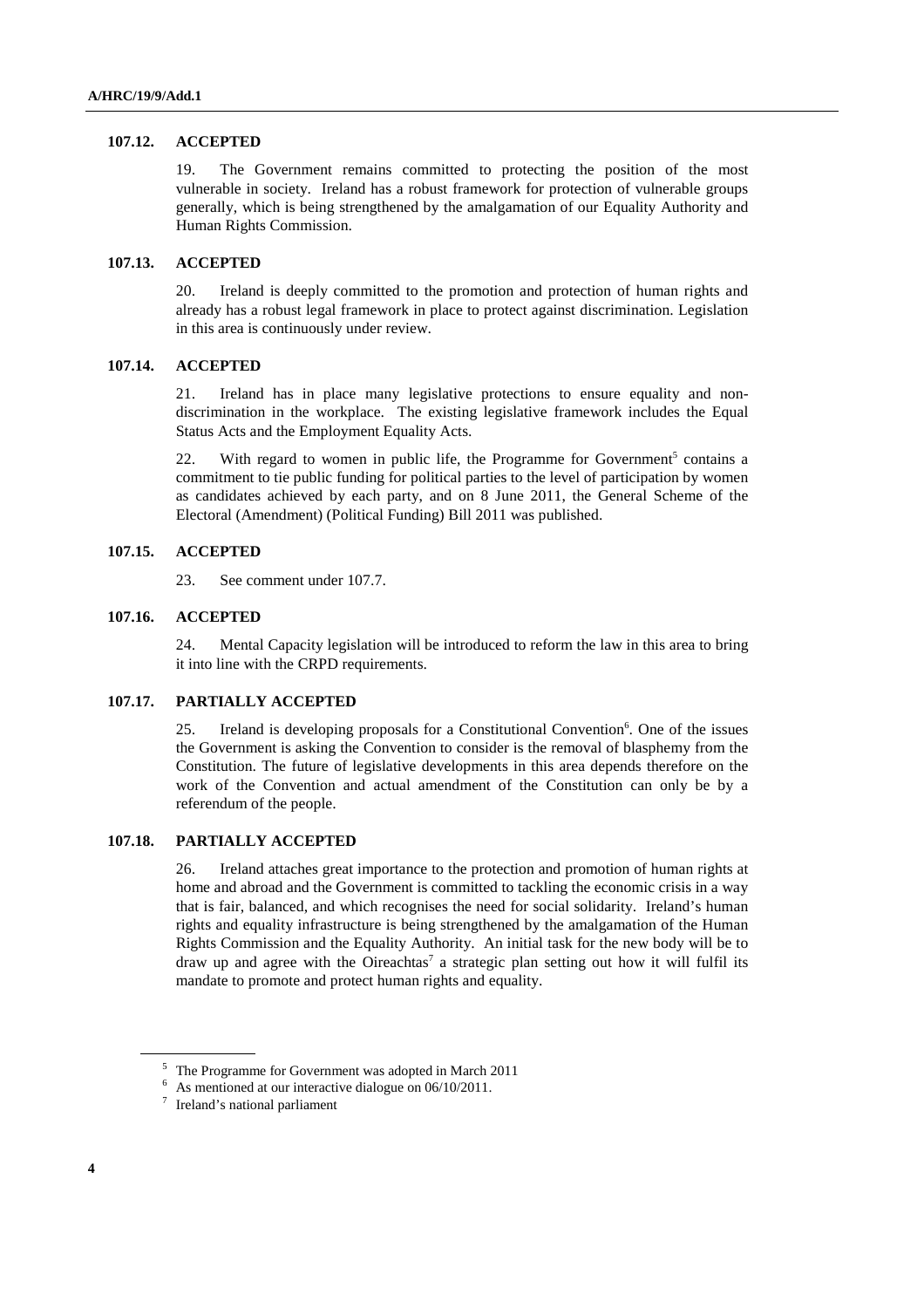#### **107.19. PARTIALLY ACCEPTED**

27. While the Government accepts the spirit of this recommendation and will draw the attention of the independent Judicial Studies Institute to the recommendation, it is not possible to formally accept this recommendation as Ireland has strict separation of powers.<sup>8</sup> Judicial training is organised by the judiciary itself in order to ensure that their Constitutional independence is fully respected.

#### **107.20. NOT ACCEPTED**

28. Arrangements are in place to meet the needs of unaccompanied minor asylum seekers relating to accommodation, medical and social needs, as well as their application for refugee status.<sup>9</sup>

#### **107.21. ACCEPTED**

29. This issue will be dealt with in the Immigration, Residence and Protection Bill, which will set out principles under which ministerial regulations will detail how family cases should be dealt with.

# **107.22. PARTIALLY ACCEPTED**

30. See comment under 107.18.

## **107.23. PARTIALLY ACCEPTED**

31. An Annual Report on the achievements of the National Women's Strategy is submitted to the Government and is published every year.

32. The Strategy includes a commitment to a periodic review. The first such Review will be completed shortly. It will be submitted to the NWS Monitoring Committee for consideration and may also be submitted to Government. The Monitoring Committee contains independent members.

#### **107.24. PARTIALLY ACCEPTED**

33. Existing legislation already provides for prohibition of racial discrimination, and for humanitarian treatment of migrants and persons of non-Irish origin. Comprehensive training in these areas is provided to members of An Garda Síochána.

34. See comment under 107.19 in relation to the independence of the judiciary.

#### **107.25. ACCEPTED**

 $\overline{a}$ 

35. Ireland is committed to ensuring that all forms of racism are combated in the most comprehensive manner. The National Action Plan Against Racism (2005-2008) was designed to provide strategic direction towards developing a more intercultural and inclusive society in Ireland. Many of its initiatives which were instigated through the Plan continue to be developed and progressed through the support and work of the Office for the

<sup>&</sup>lt;sup>8</sup> Article 35.2 of the Constitution provides that: 'All judges shall be independent in the exercise of their judicial functions and subject only to this Constitution and the law'.

<sup>&</sup>lt;sup>9</sup> In developing guidelines in relation to the determination of such applications, account was taken of past experience, UNHCR guidelines and advice, as well as the EU Children First Programme.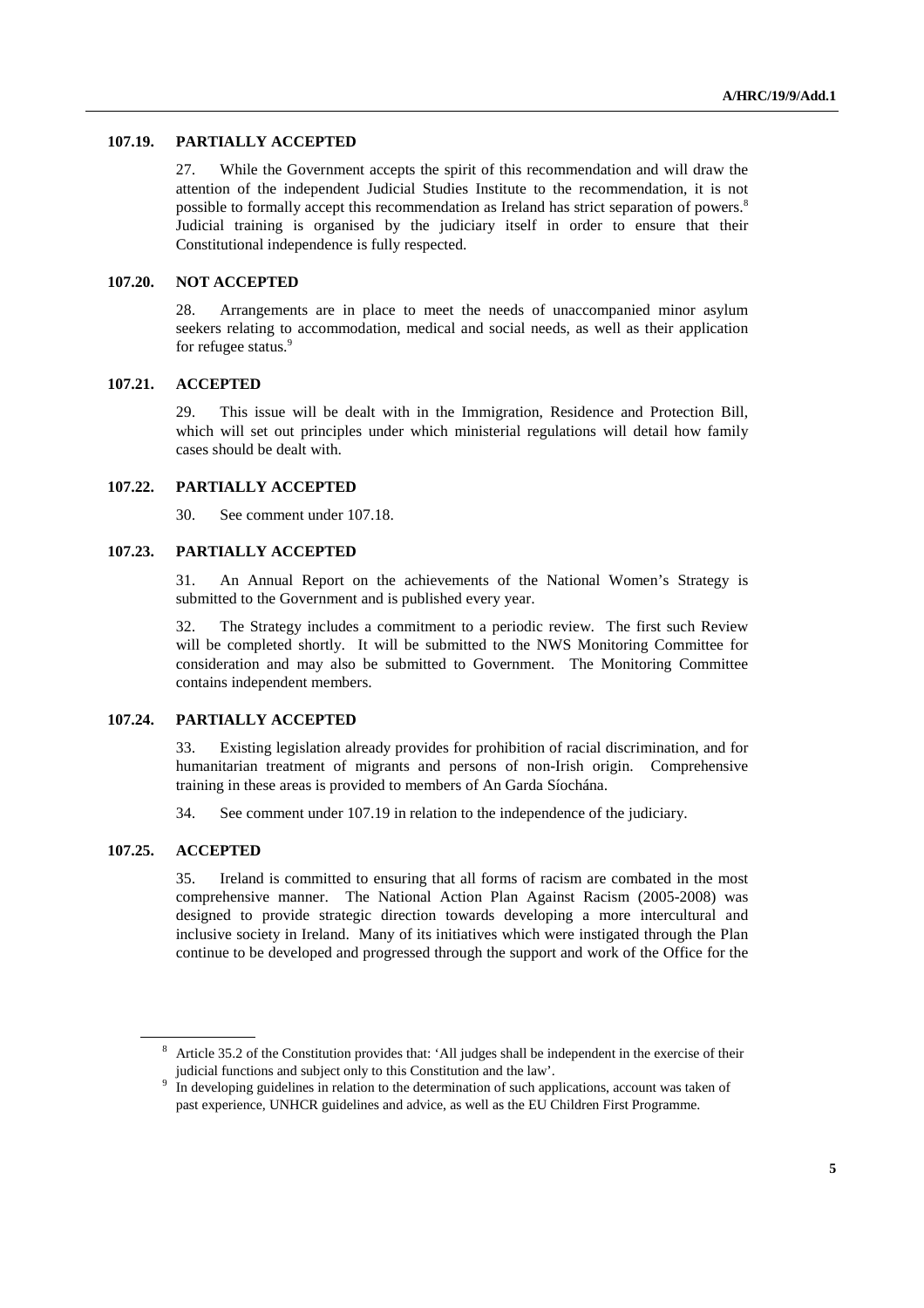Promotion of Migrant Integration  $(OPMI)^{10}$ , which maintains the Government commitment and focus on antiracism as a key aspect of integration and broader national social policy.

### **107.26. ACCEPTED**

36. See response to 107.25 above.

#### **107.27. ACCEPTED**

37. A number of initiatives have already commenced in relation to promote pluralism and choice in the school system and to cater for children of all belief backgrounds.

## **107.28. ACCEPTED**

38. See response to 107.7.

### **107.29. ACCEPTED**

39. Robust mechanisms are in place to record complaints about racist crime and racial discrimination and comprehensive anti-racism training is provided to members of An Garda Síochána. At a police operational level, many practical arrangements are in place in cooperation with community and voluntary groups to tackle racist crime and encourage victims to come forward to report.

40. The Office for the Promotion of Migrant Integration monitors trends in reports of racist incidents and maintains good relationships with the relevant agencies responsible for complaints mechanisms.

#### **107.30. ACCEPTED**

41. Ireland is firmly committed to ensuring that all instances of crime are properly investigated, and that perpetrators are convicted and the appropriate sentence is handed down. However, there is no basis for the suggestion that there is a specific problem of stabbings involving people from Sub-Saharan Africa.

#### **107.31. ACCEPTED**

42. Ireland has a robust legal framework in place to protect vulnerable groups against discrimination, including members of the Traveller community. The Programme for Government 2011 includes a commitment to improve co-ordination and integration of delivery of services to the Traveller community.

# **107.32. ACCEPTED**

43. See response to 107.31 in relation to the Traveller community. See response to 107.29 in relation to monitoring racist incidents.

### **107.33. NOT ACCEPTED**

44. As outlined at Ireland's interactive dialogue in October 2011, there are a number of issues around the proposal of recognition of Travellers as a separate ethnic minority which need to be further considered and addressed and it is an area which is currently being given serious consideration.

<sup>&</sup>lt;sup>10</sup> The Office for the Promotion of Migrant Integration (OPMI) was established to maintain and strengthen the Government's initiatives to combat racism.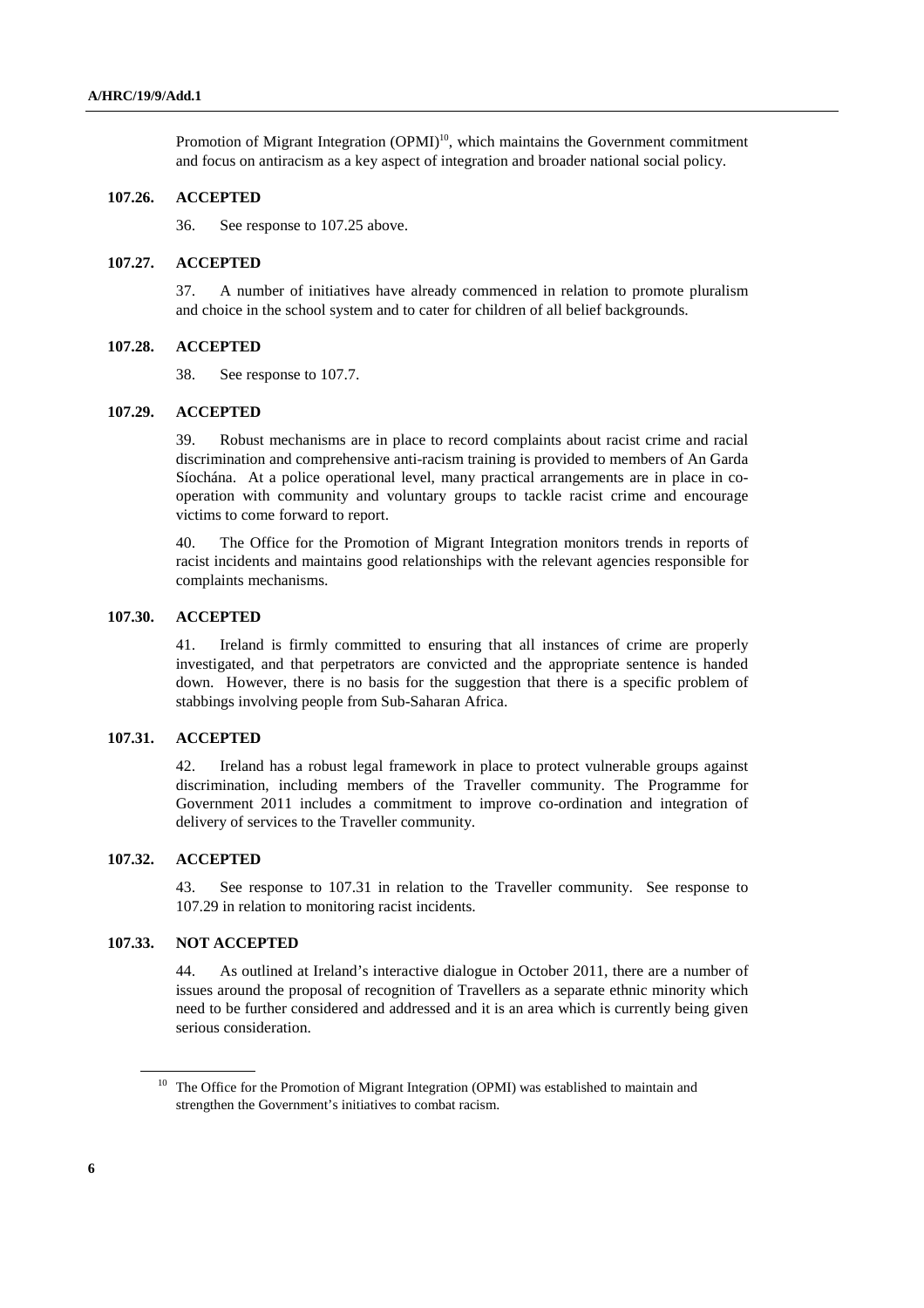#### **107.34. ACCEPTED**

45. The Government is committed to addressing the issue of in-cell sanitation in line with its Programme for National Recovery and considerable progress has been made in this area.

#### **107.35. ACCEPTED**

46. Ireland continually takes measures to safeguard against the detention of asylum seekers and to avoid situations where asylum seekers may be held in the general prison population. Persons served with a Deportation Order who comply with the reporting requirements placed on them by the Garda National Immigration Bureau are not detained. Detention is only used in circumstances where failed asylum seekers seek to evade deportation.

### **107.36. ACCEPTED**

47. In June 2007, Ireland established Cosc, a National Office for the Prevention of Domestic, Sexual and Gender-based Violence, to raise awareness of the nature and extent of domestic, sexual and gender-based violence in Ireland and of services available to help those who experience these crimes. Cosc supports groups at local, regional and national level to raise awareness of domestic violence and of services available for victims.

## **107.37. ACCEPTED**

48. Ireland can accept in principle the terms of the Convention.<sup>11</sup>

### **107.38. ACCEPTED**

 $\overline{a}$ 

49. Ireland has a National Strategy on Domestic Sexual and Gender-based Violence and our legislation on domestic violence has been strengthened in a number of areas in recent years. The Law Reform Commission is scheduled to begin a further review of this legislation this year. The Programme for Government also includes a specific commitment to reviewing domestic violence legislation. It is envisaged that this review will be informed by the Commission's review.

50. Strategies for improved domestic and sexual violence data collection, collation and presentation are being developed.

## **107.39. PARTIALLY ACCEPTED**

51. The existing statutory Prison Rules, which substantially comply with the Bangkok Rules, are currently being reviewed with a view to their being updated and amended. The review will include consideration of the remaining elements of the Bangkok Rules. In addition, the Inspector of Prisons *Standards for the Inspection of Prisons in Ireland – Women Prisoners' Supplement* were also significantly informed by the Bangkok Rules. Ireland is also about to embark on a strategic review of penal policy which will look at the issue of women prisoners in the criminal justice system and consider alternatives to prison custody.

<sup>&</sup>lt;sup>11</sup> The detailed provisions of the Convention and the administrative and legislative arrangements that would be necessary to allow signature of the Convention by Ireland are currently being examined.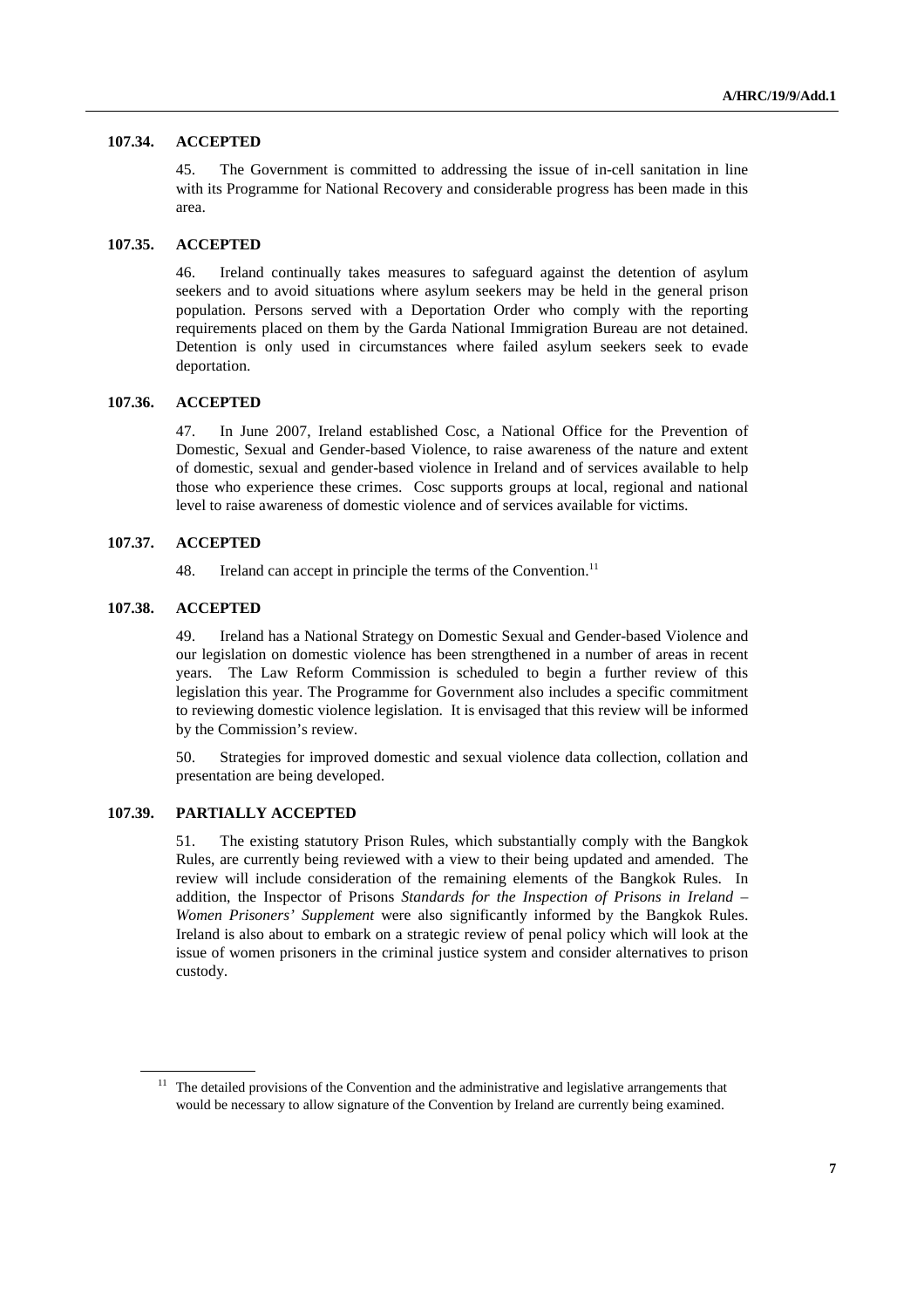### **107.40. ACCEPTED**

52. The Government has apologised to those who had been victims of childhood abuse while in institutional care<sup>12</sup>. A Commission to Inquire into Child Abuse was established to hear the accounts of those involved and to investigate the abuse of children in institutions. A redress board was established to make financial awards to assist in the recovery of those involved.<sup>13</sup>

# **107.41. PARTIALLY ACCEPTED**

53. This matter is under continuous review. A proposal to either prohibit the defence of reasonable chastisement or to further circumscribe the definitions of what constitutes reasonable chastisement would require careful consideration. Details of any possible future significant developments in this area will be communicated to the UN CRC.

## **107.42. PARTIALLY ACCEPTED**

54. See comment under 107.41.

### **107.43. ACCEPTED**

55. The issue of sham marriages is being addressed in legislation to amend the Civil Registration Act and also the Immigration Residence and Protection Act 2010, focussing respectively on making such marriages harder to contract and less beneficial in immigration terms. However, the protection of marriage under the Irish constitution makes criminalisation of an act of marriage willingly entered into highly problematic.

# **107.44. ACCEPTED**

56. As noted above, Ireland is committed to achieving an inclusive society, a society in which discrimination has no place. In order to achieve this, Ireland is committed to reviewing this issue through the Constitutional Convention.

### **107.45. PARTIALLY ACCEPTED**

57. The specific provision of the Employment Equality legislation referred to has been considered by the Supreme Court as striking a reasonable balance between the right to the free profession and practice of religion, on the one hand, and the principle of equality, on the other. The application of this provision in individual instances is subject to an objective review by the courts so as to reconcile the competing constitutional rights involved. Ireland is committed to an inclusive society and to ensuring that people of non-faith or minority religious backgrounds and publically identified LGBT people should not be deterred from training or taking up employment as teachers in the state. The Government is currently examining how this commitment can be implemented. Ireland also has strong protection in our legislation against discrimination on grounds of family status.

### **107.46. PARTIALLY ACCEPTED**

58. While Article 40 of the Irish Constitution guarantees the right of citizens to form associations and unions, it has been established in a number of legal cases that the constitutional guarantee of the freedom of association does not guarantee workers the right to have their union recognised for the purpose of collective bargaining.

<sup>&</sup>lt;sup>12</sup> As indicated in Ireland's National Report.

<sup>&</sup>lt;sup>13</sup> By end-May 2011, 13,669 awards had been made with an overall average award value of  $\epsilon$ 62,875. €847 million has been paid in respect of such awards.